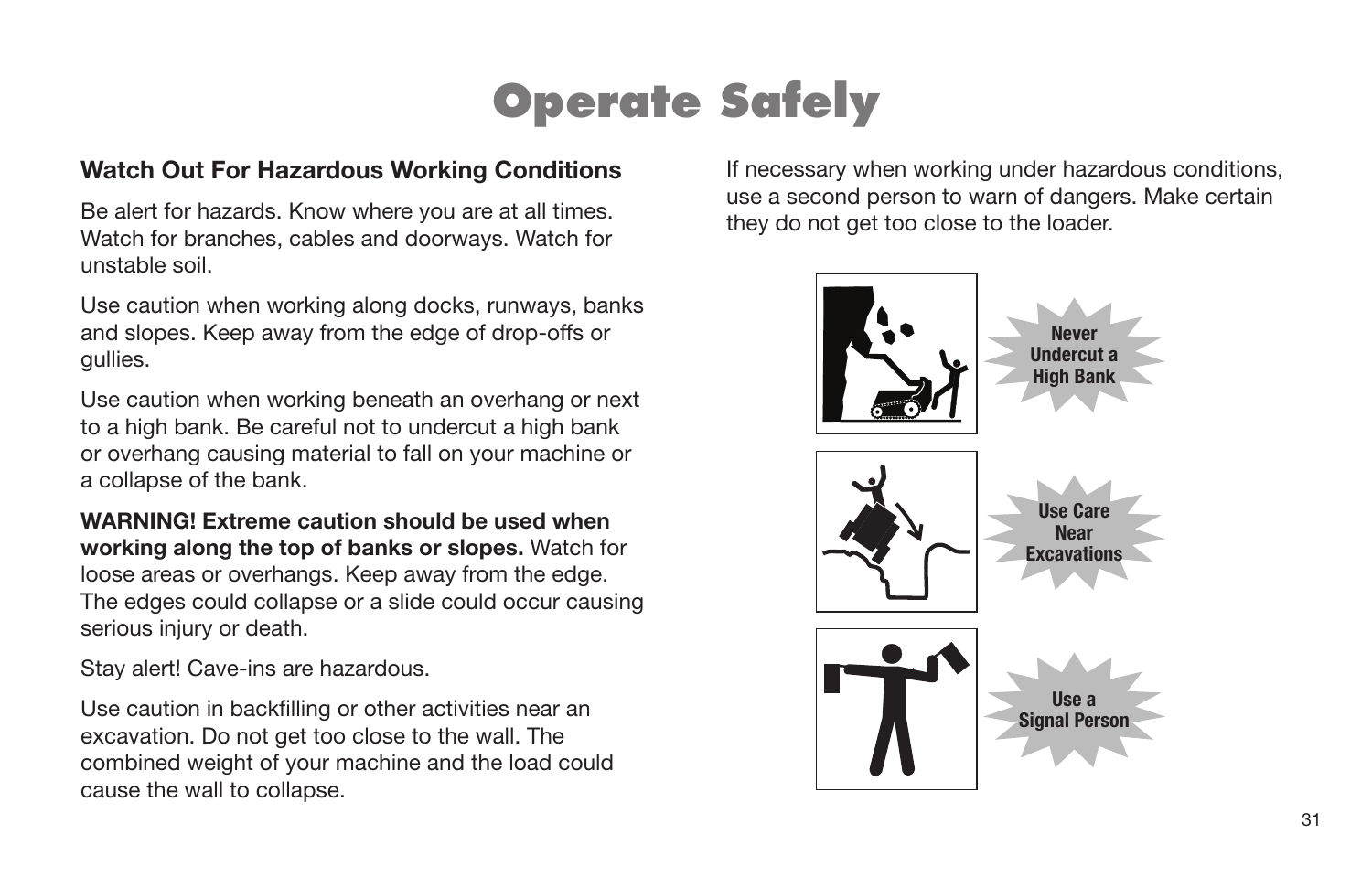## **Shut Down Safely**

#### Safe Shut Down

Properly shutting down a compact tool carrier can help prevent accidents from occurring when the compact tool carrier is left unattended. Shut down the compact tool carrier following the specific procedures in the manufacturer's operator's manual. These procedures will normally include:

- Come to a full stop on a level surface.
- Set the parking brake.
- Lower the lift arms and place the attachment flat on the ground.
- Place the controls in NEUTRAL (or PARK) including the auxiliary hydraulic control.
- Reduce engine speed.
- Shut off the engine.
- Cycle all hydraulic controls to relieve trapped pressure in the system.
- Remove the ignition key.

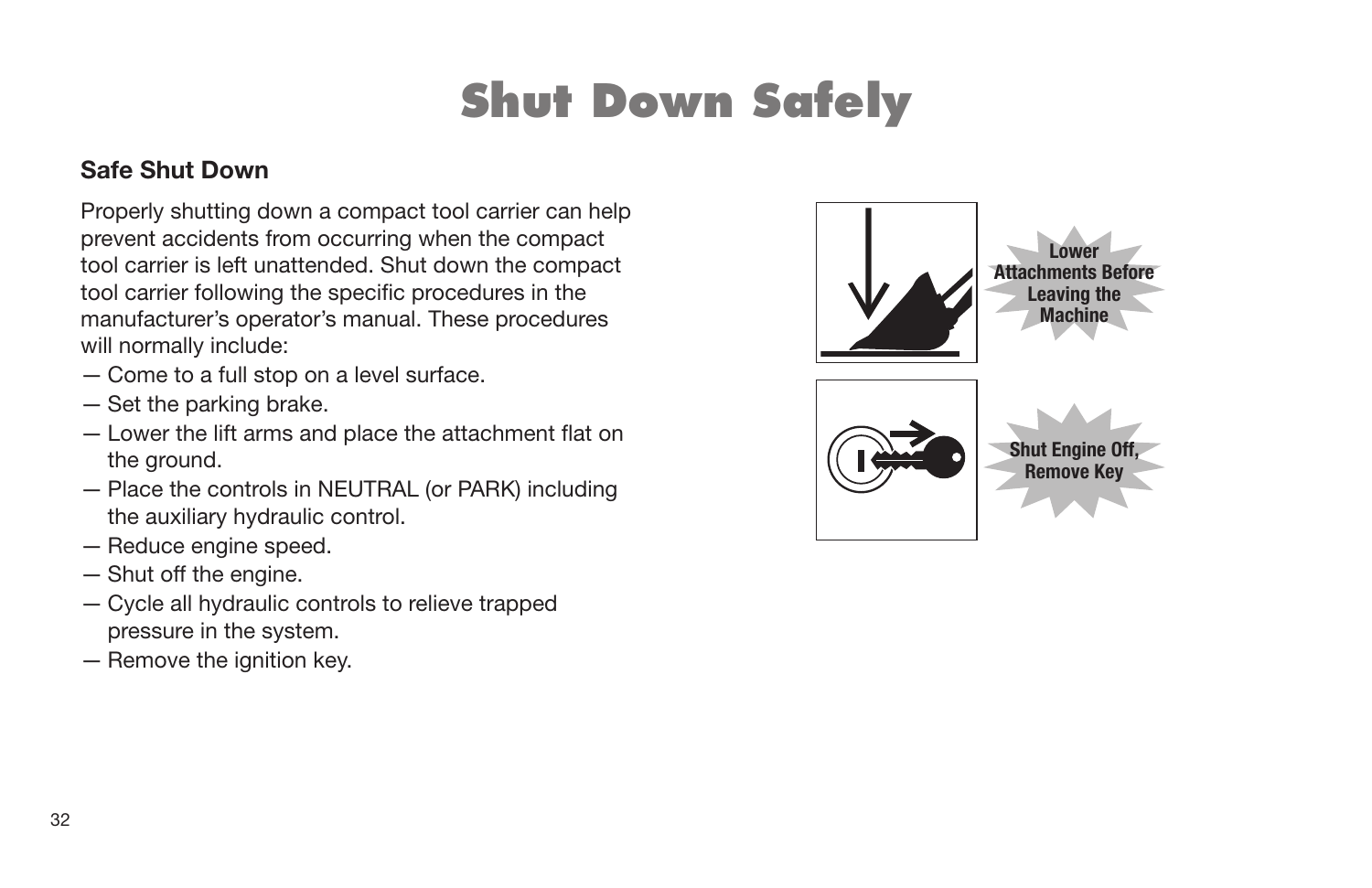# **Load and Unload Your Machine**

#### Loading and Unloading the Compact Tool Carrier

When transporting the compact tool carrier, follow the manufacturer's recommendations for loading and unloading.

**Precautions** 

- Keep bystanders out of the loading and unloading area.
- Load and unload on a level surface.
- Block transport vehicle so it does not move.
- Use ramps of adequate size and strength, low angle and proper height.
- Block or support the rear of trailer.
- Keep trailer bed and ramps free of clay, oil, ice, snow and other materials that can become slippery.
- Keep heavy end uphill. (A heavy attachment may result in the need to travel up ramps in forward position.)
- Chain and block the compact tool carrier securely for transport. Use tie-down points as marked on the compact tool carrier by the manufacturer. Follow the manufacturer's instructions in the operator's manual for tie-down procedures.